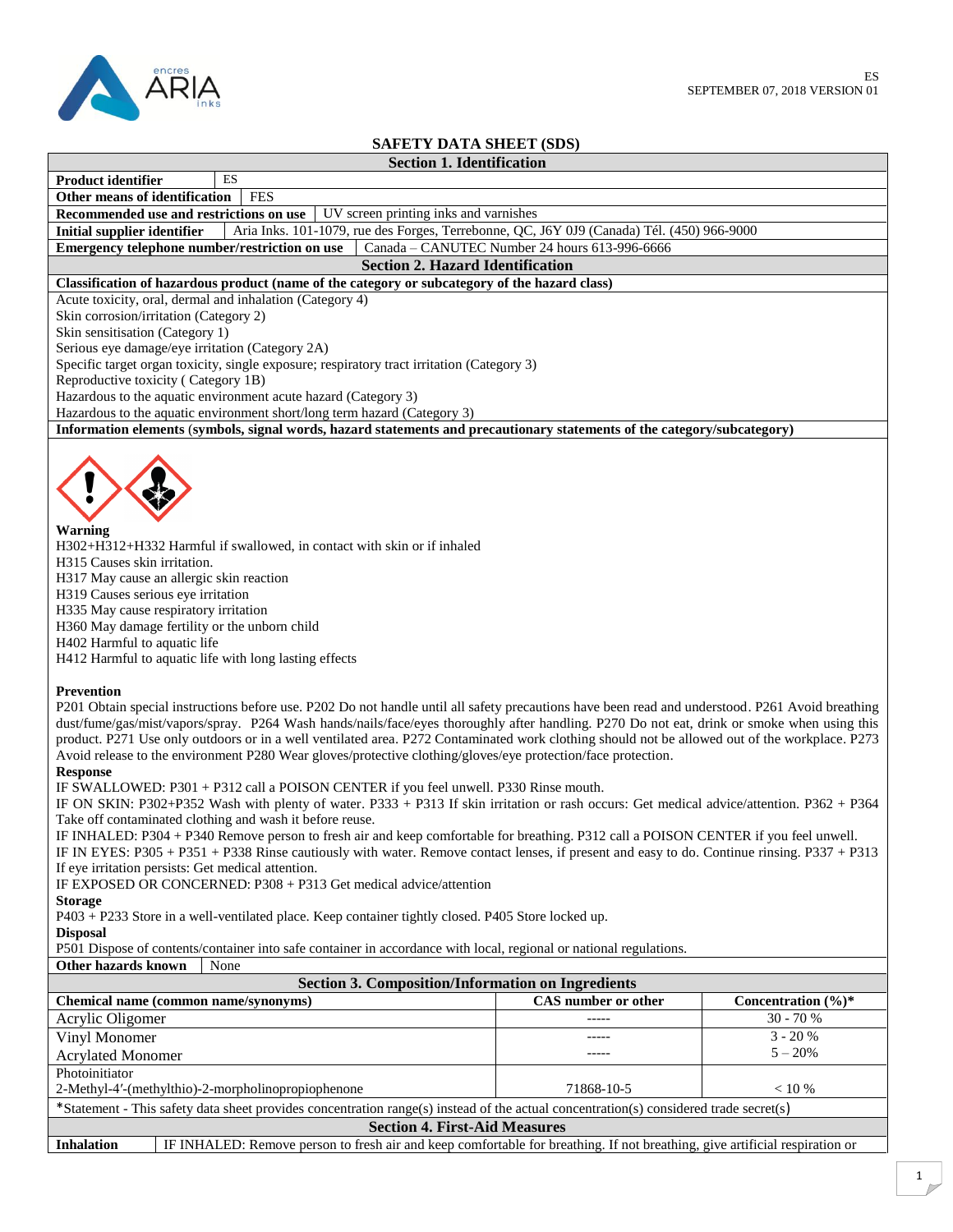

|                                                                                                                                                |                                                                                                                                                                                                                                                 | give oxygen by trained personnel. If symptoms persist, seek medical attention.                           |                                          |                                                                               |           |                                                                                                                                                       |
|------------------------------------------------------------------------------------------------------------------------------------------------|-------------------------------------------------------------------------------------------------------------------------------------------------------------------------------------------------------------------------------------------------|----------------------------------------------------------------------------------------------------------|------------------------------------------|-------------------------------------------------------------------------------|-----------|-------------------------------------------------------------------------------------------------------------------------------------------------------|
| <b>Ingestion</b>                                                                                                                               | IF SWALLOWED: Immediately call a doctor. Do NOT induce vomiting. Rinse mouth thoroughly with water. Never give                                                                                                                                  |                                                                                                          |                                          |                                                                               |           |                                                                                                                                                       |
| anything by mouth to an unconscious person.                                                                                                    |                                                                                                                                                                                                                                                 |                                                                                                          |                                          |                                                                               |           |                                                                                                                                                       |
| Skin contact                                                                                                                                   |                                                                                                                                                                                                                                                 |                                                                                                          |                                          |                                                                               |           |                                                                                                                                                       |
|                                                                                                                                                | IF ON SKIN: Remove contaminated clothing, wash immediately with soap and water (20 - 30 minutes). If skin irritation<br>occurs: Get medical attention. Wash contaminated clothing before reuse. Destroy or thoroughly clean shoes before reuse. |                                                                                                          |                                          |                                                                               |           |                                                                                                                                                       |
| Eye contact                                                                                                                                    |                                                                                                                                                                                                                                                 |                                                                                                          |                                          |                                                                               |           | IF IN EYES, Rinse cautiously with water for several minutes (20 - 30 minutes). Remove contact lenses, if present and easy to                          |
|                                                                                                                                                |                                                                                                                                                                                                                                                 | do. Continue rinsing. If eye irritation persists: Get medical attention.                                 |                                          |                                                                               |           |                                                                                                                                                       |
|                                                                                                                                                | Most important symptoms and effects (acute or delayed)                                                                                                                                                                                          |                                                                                                          |                                          |                                                                               |           | Harmful if swallowed, in contact with skin or if inhaled. Causes skin irritation.                                                                     |
|                                                                                                                                                |                                                                                                                                                                                                                                                 |                                                                                                          |                                          | May cause an allergic skin reaction. Causes serious eye irritation. May cause |           |                                                                                                                                                       |
|                                                                                                                                                |                                                                                                                                                                                                                                                 |                                                                                                          |                                          |                                                                               |           |                                                                                                                                                       |
|                                                                                                                                                |                                                                                                                                                                                                                                                 |                                                                                                          |                                          |                                                                               |           | respiratory irritation. May damage fertility or the unborn child.                                                                                     |
|                                                                                                                                                |                                                                                                                                                                                                                                                 | Indication of immediate medical attention/special treatment                                              |                                          |                                                                               |           | In all cases, call a doctor. Do not forget this document.                                                                                             |
|                                                                                                                                                |                                                                                                                                                                                                                                                 |                                                                                                          | <b>Section 5. Fire-Fighting Measures</b> |                                                                               |           |                                                                                                                                                       |
|                                                                                                                                                |                                                                                                                                                                                                                                                 | Specific hazards of the hazardous product (hazardous combustion products)                                |                                          |                                                                               |           |                                                                                                                                                       |
|                                                                                                                                                |                                                                                                                                                                                                                                                 | Carbon monoxide and dioxide, nitrogen oxides, acrid fumes and smoke.                                     |                                          |                                                                               |           |                                                                                                                                                       |
|                                                                                                                                                | Suitable and unsuitable extinguishing media                                                                                                                                                                                                     |                                                                                                          |                                          |                                                                               |           |                                                                                                                                                       |
|                                                                                                                                                |                                                                                                                                                                                                                                                 | In case of fire: Carbon dioxide, dry chemical, foam, water spray, water.                                 |                                          |                                                                               |           |                                                                                                                                                       |
|                                                                                                                                                |                                                                                                                                                                                                                                                 | Special protective equipment and precautions for fire-fighters                                           |                                          |                                                                               |           |                                                                                                                                                       |
|                                                                                                                                                |                                                                                                                                                                                                                                                 |                                                                                                          |                                          |                                                                               |           | During a fire, irritating/toxic fumes may be generated. Do not enter fire area without proper protection. Firefighters should wear proper protective  |
| equipment as required.                                                                                                                         |                                                                                                                                                                                                                                                 |                                                                                                          |                                          |                                                                               |           |                                                                                                                                                       |
|                                                                                                                                                |                                                                                                                                                                                                                                                 |                                                                                                          |                                          |                                                                               |           |                                                                                                                                                       |
|                                                                                                                                                |                                                                                                                                                                                                                                                 | <b>Section 6. Accidental Release Measures</b>                                                            |                                          |                                                                               |           |                                                                                                                                                       |
|                                                                                                                                                |                                                                                                                                                                                                                                                 | Personal precautions, protective equipment and emergency procedures                                      |                                          |                                                                               |           |                                                                                                                                                       |
|                                                                                                                                                |                                                                                                                                                                                                                                                 |                                                                                                          |                                          |                                                                               |           | Evacuate non-emergency personnel. Isolate the area and prevent access. Control source of the leak. Ensure clean-up is conducted by trained            |
|                                                                                                                                                |                                                                                                                                                                                                                                                 |                                                                                                          |                                          |                                                                               |           | personnel only. All persons dealing with clean-up should wear the appropriate protective equipment (See Section 8). Prevent the spill spread into     |
|                                                                                                                                                |                                                                                                                                                                                                                                                 |                                                                                                          |                                          |                                                                               |           | drains, sewers, water supplies, or soil. Eliminate all ignition sources (no smoking, flares, sparks or flames) in immediate area. Take precautionary  |
|                                                                                                                                                |                                                                                                                                                                                                                                                 |                                                                                                          |                                          |                                                                               |           | measures against static discharges. All equipment used when handling the product must be grounded. Do not touch or walk through spilled               |
| material.                                                                                                                                      |                                                                                                                                                                                                                                                 |                                                                                                          |                                          |                                                                               |           |                                                                                                                                                       |
|                                                                                                                                                | Methods and materials for containment and cleaning up                                                                                                                                                                                           |                                                                                                          |                                          |                                                                               |           |                                                                                                                                                       |
|                                                                                                                                                |                                                                                                                                                                                                                                                 |                                                                                                          |                                          |                                                                               |           | Avoid prolonged exposure. Stop leak if you can do it without risk. Spill should be contained with inert material and disposed into suitable retaining |
|                                                                                                                                                |                                                                                                                                                                                                                                                 |                                                                                                          |                                          |                                                                               |           | area. Do not touch or walk through spilled material. Small volumes of liquid may be contained or absorbed into an appropriate absorbent. Keep away    |
|                                                                                                                                                |                                                                                                                                                                                                                                                 |                                                                                                          |                                          |                                                                               |           | from all watercourses. Do not flush down storm or sanitary sewer. Take precautionary measures against static discharges. Dispose of in accordance     |
|                                                                                                                                                | with local, provincial and federal regulations.                                                                                                                                                                                                 |                                                                                                          |                                          |                                                                               |           |                                                                                                                                                       |
|                                                                                                                                                |                                                                                                                                                                                                                                                 |                                                                                                          | <b>Section 7. Handling and Storage</b>   |                                                                               |           |                                                                                                                                                       |
|                                                                                                                                                |                                                                                                                                                                                                                                                 |                                                                                                          |                                          |                                                                               |           |                                                                                                                                                       |
| <b>Precautions for safe handling</b>                                                                                                           |                                                                                                                                                                                                                                                 |                                                                                                          |                                          |                                                                               |           |                                                                                                                                                       |
|                                                                                                                                                |                                                                                                                                                                                                                                                 |                                                                                                          |                                          |                                                                               |           | Obtain special instructions before use. Do not handle until all safety precautions have been read and understood. Avoid breathing                     |
|                                                                                                                                                |                                                                                                                                                                                                                                                 |                                                                                                          |                                          |                                                                               |           | dust/fume/gas/mist/vapors/spray. Wash hands/nails/face/eyes thoroughly after handling. Do not eat, drink or smoke when using this product. Use        |
|                                                                                                                                                |                                                                                                                                                                                                                                                 |                                                                                                          |                                          |                                                                               |           | only outdoors or in a well ventilated area. Contaminated work clothing should not be allowed out of the workplace. Avoid release to the               |
|                                                                                                                                                |                                                                                                                                                                                                                                                 | environment. Wear gloves/protective clothing/gloves/eye protection/face protection.                      |                                          |                                                                               |           |                                                                                                                                                       |
|                                                                                                                                                |                                                                                                                                                                                                                                                 | Conditions for safe storage, including any incompatibilities                                             |                                          |                                                                               |           |                                                                                                                                                       |
|                                                                                                                                                |                                                                                                                                                                                                                                                 |                                                                                                          |                                          |                                                                               |           | Store in a cool, well-ventilated area. Keep container closed when not in use. Do not handle or store near open flames, heat or other sources of       |
|                                                                                                                                                |                                                                                                                                                                                                                                                 |                                                                                                          |                                          |                                                                               |           | ignition. Store away from incompatible materials (Section 10). Inspect all incoming containers to make sure they are properly labeled and not         |
|                                                                                                                                                |                                                                                                                                                                                                                                                 |                                                                                                          |                                          |                                                                               |           | damaged. Storage area should be clearly identified, clear of obstruction and accessible only to trained personnel. Inspect periodically for damage    |
|                                                                                                                                                | or leaks. Storage temperature: 15 - 27 °C.                                                                                                                                                                                                      |                                                                                                          |                                          |                                                                               |           |                                                                                                                                                       |
|                                                                                                                                                |                                                                                                                                                                                                                                                 | <b>Section 8. Exposure Controls/Personal Protection</b>                                                  |                                          |                                                                               |           |                                                                                                                                                       |
|                                                                                                                                                |                                                                                                                                                                                                                                                 | Control parameters (biological limit values or exposure limit values and source of those values)         |                                          |                                                                               |           |                                                                                                                                                       |
|                                                                                                                                                |                                                                                                                                                                                                                                                 | Exposure limits: ACGIH - TLV-TWA : Acrylic Oligomer-ACGIH(TLV): 0.2 mg/m <sup>3</sup> Sn (STEL) (Skin)   |                                          |                                                                               |           |                                                                                                                                                       |
|                                                                                                                                                |                                                                                                                                                                                                                                                 |                                                                                                          |                                          |                                                                               |           |                                                                                                                                                       |
| Appropriate engineering controls                                                                                                               |                                                                                                                                                                                                                                                 |                                                                                                          |                                          |                                                                               |           |                                                                                                                                                       |
|                                                                                                                                                | Use product in well-ventilated areas. Do not spray the product. Local exhaust ventilation system is recommended to maintain concentrations of                                                                                                   |                                                                                                          |                                          |                                                                               |           |                                                                                                                                                       |
| contaminants below exposure limits. Supply emergency safety/quick-drench shower, eyewash station and washing facilities available in work area |                                                                                                                                                                                                                                                 |                                                                                                          |                                          |                                                                               |           |                                                                                                                                                       |
|                                                                                                                                                | and near handling area. Where such systems are not effective, wear suitable personal protection equipment which performs satisfactorily and                                                                                                     |                                                                                                          |                                          |                                                                               |           |                                                                                                                                                       |
| meets recognized standards.                                                                                                                    |                                                                                                                                                                                                                                                 |                                                                                                          |                                          |                                                                               |           |                                                                                                                                                       |
| Individual protection measures/personal protective equipment                                                                                   |                                                                                                                                                                                                                                                 |                                                                                                          |                                          |                                                                               |           |                                                                                                                                                       |
| Gloves: Neopren gloves or equivalent; Clothing: use suitable protective clothing to prevent any possibility of skin contact; Respiratory: Not  |                                                                                                                                                                                                                                                 |                                                                                                          |                                          |                                                                               |           |                                                                                                                                                       |
|                                                                                                                                                |                                                                                                                                                                                                                                                 |                                                                                                          |                                          |                                                                               |           | required if working area is well ventilated. Use a NIOSH approved respirators if the exposure limits are unknown; Equipment: Safety glasses,          |
|                                                                                                                                                |                                                                                                                                                                                                                                                 |                                                                                                          |                                          |                                                                               |           | chemical resistant. Special instructions for protection and hygiene: Wash hands/nails/face thoroughly after handling. Do not eat, drink or smoke      |
|                                                                                                                                                |                                                                                                                                                                                                                                                 |                                                                                                          |                                          |                                                                               |           | when using this product. Practice good personal hygiene after using this material. Remove and wash contaminated work clothing before re-use.          |
|                                                                                                                                                |                                                                                                                                                                                                                                                 | Educate and train employees in the safe use and handling of this product. Follow all label instructions. |                                          |                                                                               |           |                                                                                                                                                       |
|                                                                                                                                                |                                                                                                                                                                                                                                                 | <b>Section 9. Physical and Chemical Properties</b>                                                       |                                          |                                                                               |           |                                                                                                                                                       |
|                                                                                                                                                |                                                                                                                                                                                                                                                 | Liquid or paste (thixotropic)                                                                            |                                          | Vapour pressure                                                               |           | Not available                                                                                                                                         |
|                                                                                                                                                | Appearance, physical state/colour                                                                                                                                                                                                               |                                                                                                          |                                          |                                                                               |           | Not available                                                                                                                                         |
| Odour                                                                                                                                          | Slightly acrylic odour                                                                                                                                                                                                                          |                                                                                                          |                                          | Vapour density                                                                |           |                                                                                                                                                       |
| <b>Odour threshold</b>                                                                                                                         | Not available                                                                                                                                                                                                                                   |                                                                                                          |                                          | <b>Relative density</b>                                                       |           | Not available                                                                                                                                         |
| Not available<br>рH                                                                                                                            |                                                                                                                                                                                                                                                 |                                                                                                          |                                          | <b>Solubility</b>                                                             | Insoluble |                                                                                                                                                       |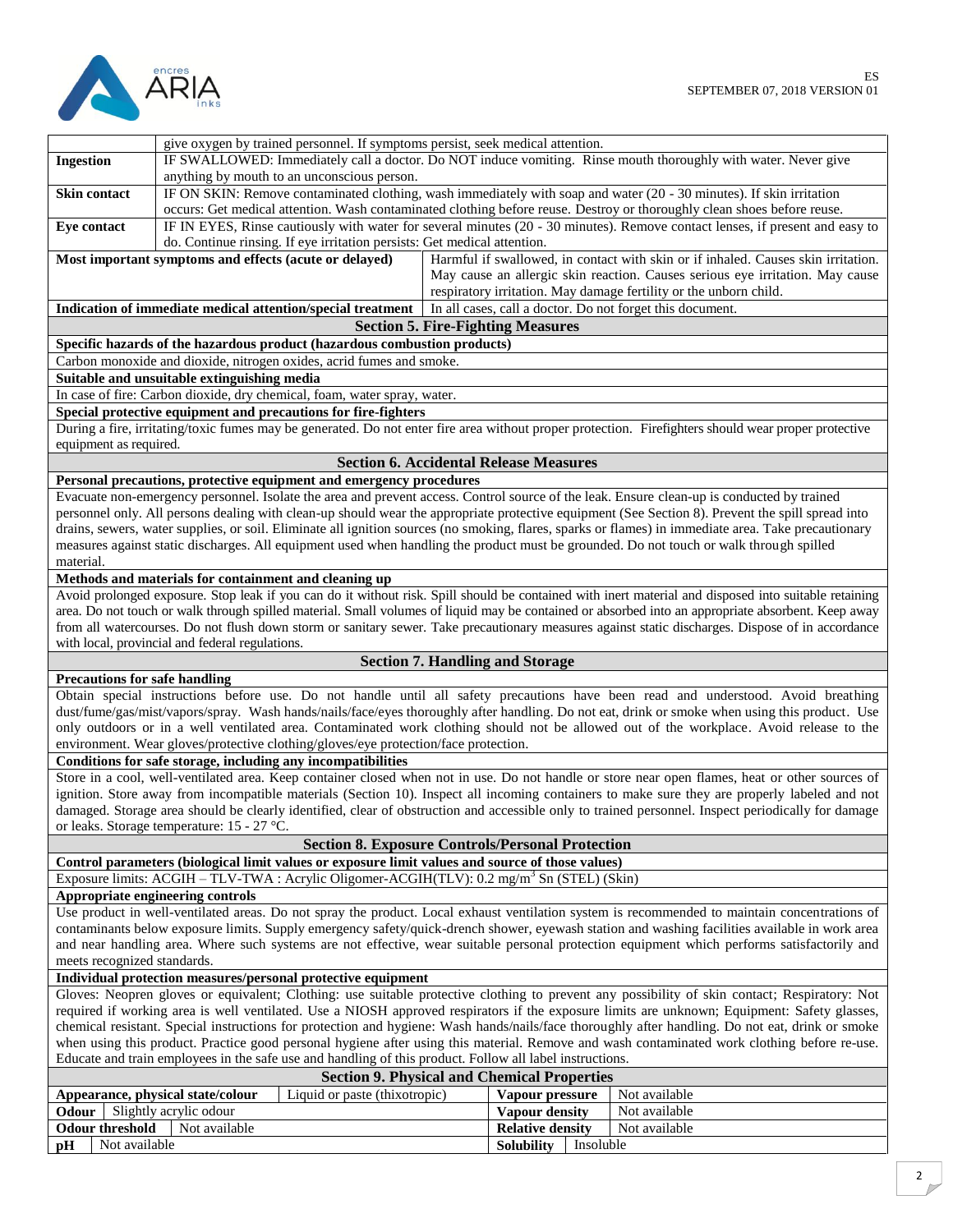

| Melting/freezing point<br>Not available                                                                                                                                                                                              | Partition coefficient - n-octanol/water<br>Not available |  |  |  |
|--------------------------------------------------------------------------------------------------------------------------------------------------------------------------------------------------------------------------------------|----------------------------------------------------------|--|--|--|
| Not available<br>Initial boiling point/range                                                                                                                                                                                         | <b>Auto-ignition temperature</b><br>Not available        |  |  |  |
| $>100\degree C(212\degree F)$<br><b>Flash point</b>                                                                                                                                                                                  | Not available<br><b>Decomposition temperature</b>        |  |  |  |
| <b>Evaporation rate</b><br>Not available                                                                                                                                                                                             | Viscosity Not available                                  |  |  |  |
| <b>Flammability (solids and gases)</b><br>Not available                                                                                                                                                                              | <b>VOC</b><br>Not available                              |  |  |  |
| <b>Upper and lower flammability/explosive limits</b><br>Not available                                                                                                                                                                | Other<br>None known                                      |  |  |  |
|                                                                                                                                                                                                                                      |                                                          |  |  |  |
| <b>Section 10. Stability and Reactivity</b>                                                                                                                                                                                          |                                                          |  |  |  |
| Reactivity                                                                                                                                                                                                                           |                                                          |  |  |  |
| Stable under normal conditions.                                                                                                                                                                                                      |                                                          |  |  |  |
| <b>Chemical stability</b>                                                                                                                                                                                                            |                                                          |  |  |  |
| Yes, Stable under the recommended storage and handling conditions prescribed.                                                                                                                                                        |                                                          |  |  |  |
| <b>Possibility of hazardous reactions</b>                                                                                                                                                                                            |                                                          |  |  |  |
| Non under normal conditions of storage and use.                                                                                                                                                                                      |                                                          |  |  |  |
| Conditions to avoid (static discharge, shock or vibration)                                                                                                                                                                           |                                                          |  |  |  |
| Heat and sun light; the product must be stored in a dry and dark area; the temperature must not exceed 27 deg. C.                                                                                                                    |                                                          |  |  |  |
| <b>Incompatible materials</b>                                                                                                                                                                                                        |                                                          |  |  |  |
| Avoid contact with Strong oxidizing agents, peroxides or other polymerisation initiators, strong acid or bases, metallic powders or pigments.                                                                                        |                                                          |  |  |  |
| <b>Hazardous decomposition products</b>                                                                                                                                                                                              |                                                          |  |  |  |
| Carbon mono and dioxide, nitrogen oxides, other toxic fumes.                                                                                                                                                                         |                                                          |  |  |  |
| <b>Section 11. Toxicological Information</b>                                                                                                                                                                                         |                                                          |  |  |  |
| Information on the likely routes of exposure (inhalation, ingestion, skin and eye contact)                                                                                                                                           |                                                          |  |  |  |
| Harmful if swallowed, in contact with skin or if inhaled. Causes skin irritation. May cause an allergic skin reaction. Causes serious eye irritation.<br>May cause respiratory irritation. May damage fertility or the unborn child. |                                                          |  |  |  |
| Symptoms related to the physical, chemical and toxicological characteristics                                                                                                                                                         |                                                          |  |  |  |
| No specific information available.                                                                                                                                                                                                   |                                                          |  |  |  |
| Delayed and immediate effects (chronic effects from short-term and long-term exposure)                                                                                                                                               |                                                          |  |  |  |
| Skin Sensitization - May cause allergic skin reaction. Respiratory Sensitization - May cause severe respiratory system irritation;                                                                                                   |                                                          |  |  |  |
| Germ Cell Mutagenicity - Not available; Carcinogenicity - Not available; Reproductive Toxicity - Not available;                                                                                                                      |                                                          |  |  |  |
| Specific Target Organ Toxicity — Single Exposure - Not available; Specific Target Organ Toxicity — Repeated Exposure - Not available;                                                                                                |                                                          |  |  |  |
| Aspiration Hazard - May cause respiratory sensitization; Health Hazards Not Otherwise Classified - No data available.                                                                                                                |                                                          |  |  |  |
| Numerical measures of toxicity (ATE; $LD_{50}$ & $LC_{50}$ )                                                                                                                                                                         |                                                          |  |  |  |
| CAS 71868-10-5 LD <sub>50</sub> Oral – Rat –male and female- 1984 mg/kg; LD <sub>50</sub> Dermal – Rat –male and female >2000 mg/kg; LC <sub>50</sub> Inhalation No data                                                             |                                                          |  |  |  |
| available; Acrylic Oligomer: LD <sub>50</sub> Oral – Rat >2000 mg/kg; LD <sub>50</sub> Dermal – Rabbit >2000 mg/kg; LC <sub>50</sub> Inhalation – Rat > 5mg/L-4h; ATE not                                                            |                                                          |  |  |  |
| available in this document.                                                                                                                                                                                                          |                                                          |  |  |  |
| <b>Section 12. Ecological Information</b>                                                                                                                                                                                            |                                                          |  |  |  |
| Ecotoxicity (aquatic and terrestrial information)                                                                                                                                                                                    |                                                          |  |  |  |
| Fish toxicity CAS: 71868-10-5:semi-static test LC50: 9 mg/L (Danino rerio(Zebra fish), 96h); Acrylic Oligomer LC50 4,5 to 10 mg/l                                                                                                    |                                                          |  |  |  |
| (Leuciscus idus - 96h); LC50 2 mg/l (Oryzias latipes - 48h);                                                                                                                                                                         |                                                          |  |  |  |
| Invertebrate toxicity CAS: 71868-10-5:semi-static test: EC50: 15.3 mg/L (Daphnia magna (water flea) 24h).; Acrylic Oligomer EC50 88.7 mg/l                                                                                           |                                                          |  |  |  |
| (48h, Water Flea (Daphnia magna)                                                                                                                                                                                                     |                                                          |  |  |  |
| Aquatic plant and Algae toxicity CAS: 71868-10-5: Growth inhibition EC50: 1.6 mg/L (Desmodesmus subspicatus (Scenedesmus subspicatus)                                                                                                |                                                          |  |  |  |
| 72h). Acrylic Oligomer EC50 > 28 mg/L (Desmodesmus subspicatus 72h).                                                                                                                                                                 |                                                          |  |  |  |
| Toxicity to bacteria CAS: 71868-10-5: Respiration inhibition EC50: >100 mg/L (Sludge Treatment 30 min).                                                                                                                              |                                                          |  |  |  |
| <b>Persistence and degradability</b><br>CAS: 71868-10-5: Result: 1% - Not readily biodegradable.                                                                                                                                     |                                                          |  |  |  |
| <b>Bioaccumulative potential</b><br>No data available.                                                                                                                                                                               |                                                          |  |  |  |
| No data available                                                                                                                                                                                                                    |                                                          |  |  |  |
| <b>Mobility</b> in soil                                                                                                                                                                                                              |                                                          |  |  |  |
| Harmful to aquatic life with long lasting effects.<br>Other adverse effects                                                                                                                                                          |                                                          |  |  |  |
| <b>Section 13. Disposal Considerations</b>                                                                                                                                                                                           |                                                          |  |  |  |
| Information on safe handling for disposal/methods of disposal/contaminated packaging                                                                                                                                                 |                                                          |  |  |  |
| Dispose of contents/container into safe container in accordance with local, regional or national regulations.                                                                                                                        |                                                          |  |  |  |
| <b>Section 14. Transport Information</b>                                                                                                                                                                                             |                                                          |  |  |  |
| UN number; Proper shipping name; Class(es); Packing group (PG) of the TDG Regulations                                                                                                                                                |                                                          |  |  |  |
| Non regulated                                                                                                                                                                                                                        |                                                          |  |  |  |
| UN number; Proper shipping name; Class(es); Packing group (PG) of the IMDG (maritime)                                                                                                                                                |                                                          |  |  |  |
| Non regulated                                                                                                                                                                                                                        |                                                          |  |  |  |
| UN number; Proper shipping name; Class(es); Packing group (PG) of the IATA (air)                                                                                                                                                     |                                                          |  |  |  |
| Non regulated                                                                                                                                                                                                                        |                                                          |  |  |  |
| Special precautions (transport/conveyance)<br>None                                                                                                                                                                                   |                                                          |  |  |  |
| <b>Environmental hazards (IMDG or other)</b><br>None                                                                                                                                                                                 |                                                          |  |  |  |
| Bulk transport (usually more than 450 L in capacity)<br>None                                                                                                                                                                         |                                                          |  |  |  |